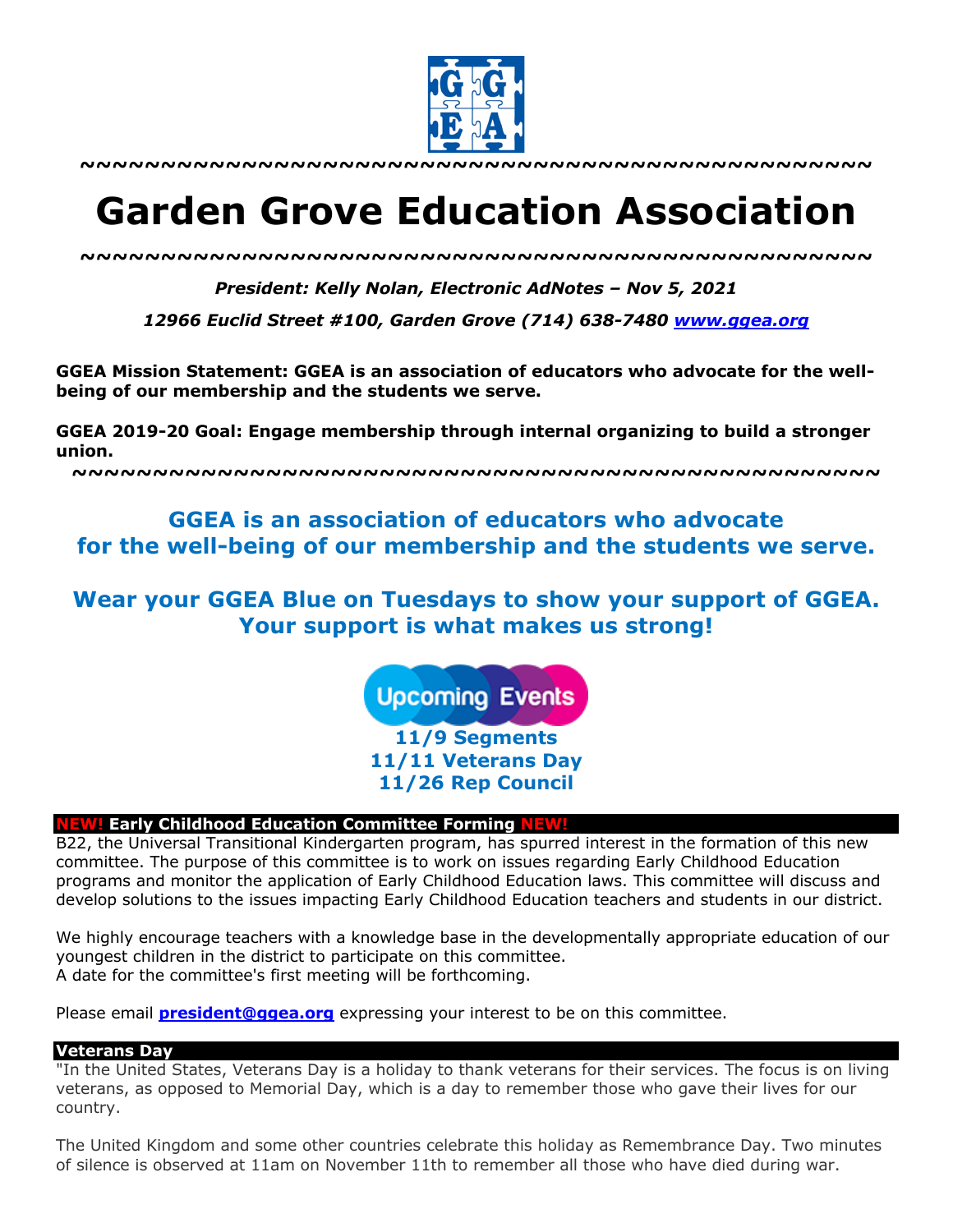No matter how you celebrate this holiday, it's a wonderful time to be thankful for the brave men and women who have served their countries." *~ familyfriendspoems.com*

#### **Operation Santa Claus (OSC), Senior Santa & Friends(SSF)**

At the Orange Service Center Council meeting on October 20, 2021, we were asked to share information on Operation Santa Claus' annual gift drive which began on November 1st and will end on December 17th. OSC provides gifts and toys to children who are in foster care in Orange County as well as children of disadvantaged families that receive services from the County of Orange.

The SSF provides gifts and special request items to low-income or severely disabled adults who are clients of OC Social Services and/or Health Care Agency.

You can help by donating, volunteering, or coordinating. For more information click on the link provided.

#### **https://files.constantcontact.com/ea1a5c0d001/e43980a3-2a21-4ef9-b3ba-01f2ccce7c71.png**

#### **H.O.P.E Necessities Drive**

H.O.P.E. is a non-profit organization that helps Garden Grove and its surrounding communities. GGEA's Community Action Committee is hosting this drive.

This would be a great project for your sites' Student Council or ASB. Please note that your site will need to drop off collected items to H.O.P.E, located in Garden Grove.

For more information click on the link: **https://files.constantcontact.com/ea1a5c0d001/2f4413ea-7ee9-4e06-b59b-feae876ebca8.png**

#### **CTA Scholarships**

2021 marks the twenty-eighth anniversary of the CTA Scholarship Program**.** Online applications are now being accepted for 2021-2022 CTA Scholarships in the following categories:

- Dependent Children
- Dependent Children in Honor of Del A. Weber (Dependent Children Attending Continuation High School/Alternative Education Programs)
- Members
- Student CTA (SCTA) in Honor of L. Gordon Bittle

To be considered by the CTA Scholarship Committee, applications must be **submitted online by Friday, January 28, 2022.** Online applications are available on the CTA website at: **www.cta.org/ctascholarships**

If you need additional information or assistance, please contact Janeya Dawson at (650) 552-5446 or **scholarships@cta.org**

#### **CTA Conferences**

**Are you interested in attending one of the conferences listed below? Please let us know.**

CTA offers conferences to CTA members on a variety of topics to both its new and veteran educators.

GGEA offers the opportunity to attend these conferences to its committee members first, for the purpose of strengthening their committee, while allowing them to meet others and to learn about and discuss issues, ideas and work that focus on a topic of mutual concern.

Please do not register for these conferences without GGEA approval. We form interest lists for attending and will contact you with further information.

#### **Conference Grants**

**11/5-7 2021 Fall Special Education Conference - Home Edition! (Virtual)**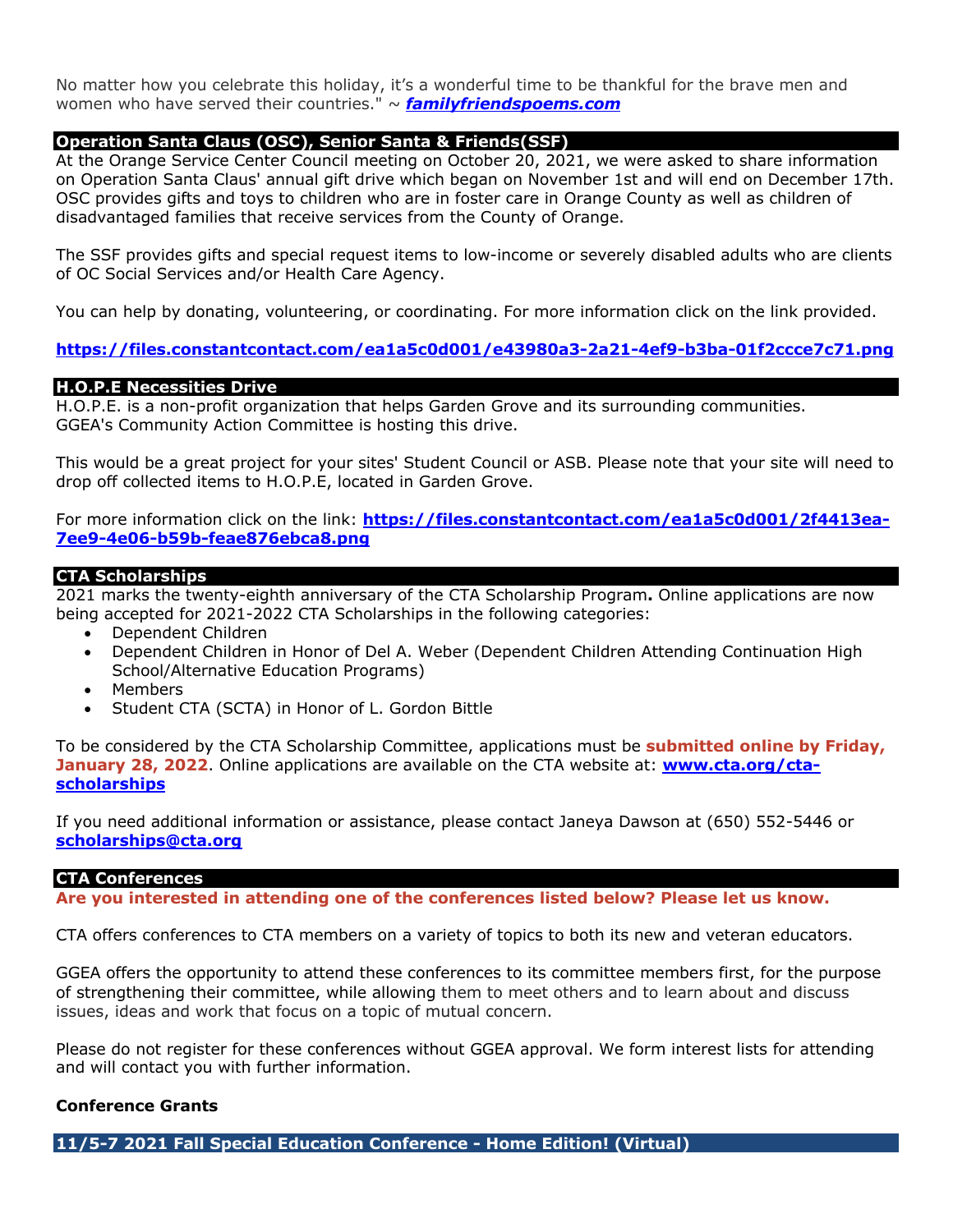"CTA is excited to announce our second Special Education Conference – Home Edition! This conference has been created specifically for CTA members working in either general education or special education and will have sessions and workshops that were designed to meet the changing and demanding needs of our members as they work to support, educate and serve all students regardless of their circumstance or situation."

**https://www.cta.org/event/2021-fall-special-education-conference-home-edition**

## **12/9-12 2021 2021 New Educator Weekend - Home Edition! (Virtual)**

"CTA's New Educator Weekend (NEW) is a conference for new CTA members. This NEW conference will be hosted virtually and will have a special focus for educators in their first few years of teaching but offers professional development and instruction that is useful for all educators. The conference has everything that educators need to be successful, including sessions about classroom management, creating engaging classrooms, lesson plans and ideas, connecting with your union, student loan forgiveness information, member benefits, project grants and more."

**https://www.cta.org/event/new-educator-weekend-2021-december**

### **1/21-23 2022 2022 Issues Conference**

"This conference provides an opportunity for educators from rural, urban, and ESP local areas, throughout the state, to learn, share, strategize and unite together to determine the future of public education. As members with diverse interests and multiple perspectives, don't miss this opportunity to reconnect with fellow educators, reenergize your skillset and help strategize solutions to confront the challenges we are facing together."

#### **https://www.cta.org/event/issues-conference-2022**

### **3/18-22 2022. 2022 Good Teaching Conference South**

"The CTA Good Teaching Conferences continue to support excellent teaching and learning practices for classroom teachers via peer-to-peer instruction. Offering a variety of diverse workshops focused on curriculum content areas for K-12 teachers, the conferences provide opportunities for professional development and offer time to network and share ideas with colleagues and experts in the field of education. Join us on Friday for two newly updated and timely pre-conferences."

# **https://www.cta.org/event/2022-gtcsouth**

#### **3/4-6 2022 Equity & Human Rights Conference**

"The Equity and Human Rights Conference captures the essence in CTA's Mission Statement: to ensure that the dignity and civil rights of all children and youth are protected, and to secure a more equitable and democratic society. The conference combines speakers and workshops to provide all CTA members with a greater understanding of the issues of diversity and equity."

**https://www.cta.org/event/equity-human-rights-conference-2022**

#### **Evaluations**

Evaluation procedures are addressed in Article 7 of our CBA, (Collective Bargaining Agreement). As per Article 7.3, "*permanent employees shall be evaluated at least every 5 years for teachers with more than 10 full years teaching in the district and at least biennially for teachers with 3 to 10 years in the district. Non-permanent employees (temporary and probationary) shall be evaluated annually. All evaluations shall be completed no later than May 1."*

If you are a permanent employee, GGEA's Grievance Committee highly recommends scheduling your observation. By doing so you will have control of your environment and the opening and closing of your lesson. If you are being evaluated this year pursuant to the contract or principal discretion, remember these dates:

- **by October 1 - Evaluation Process Form must be submitted.**
- **by December 10 - First observation must be completed**
- **by March 15 - Employee may be given a Recommended Improvements Form.**
- **by May 1 - Evaluation conference must be held.**
- **by May 15 - Employee shall be given a written summary of the conference.**

#### **California Casualty Athletics Grant**